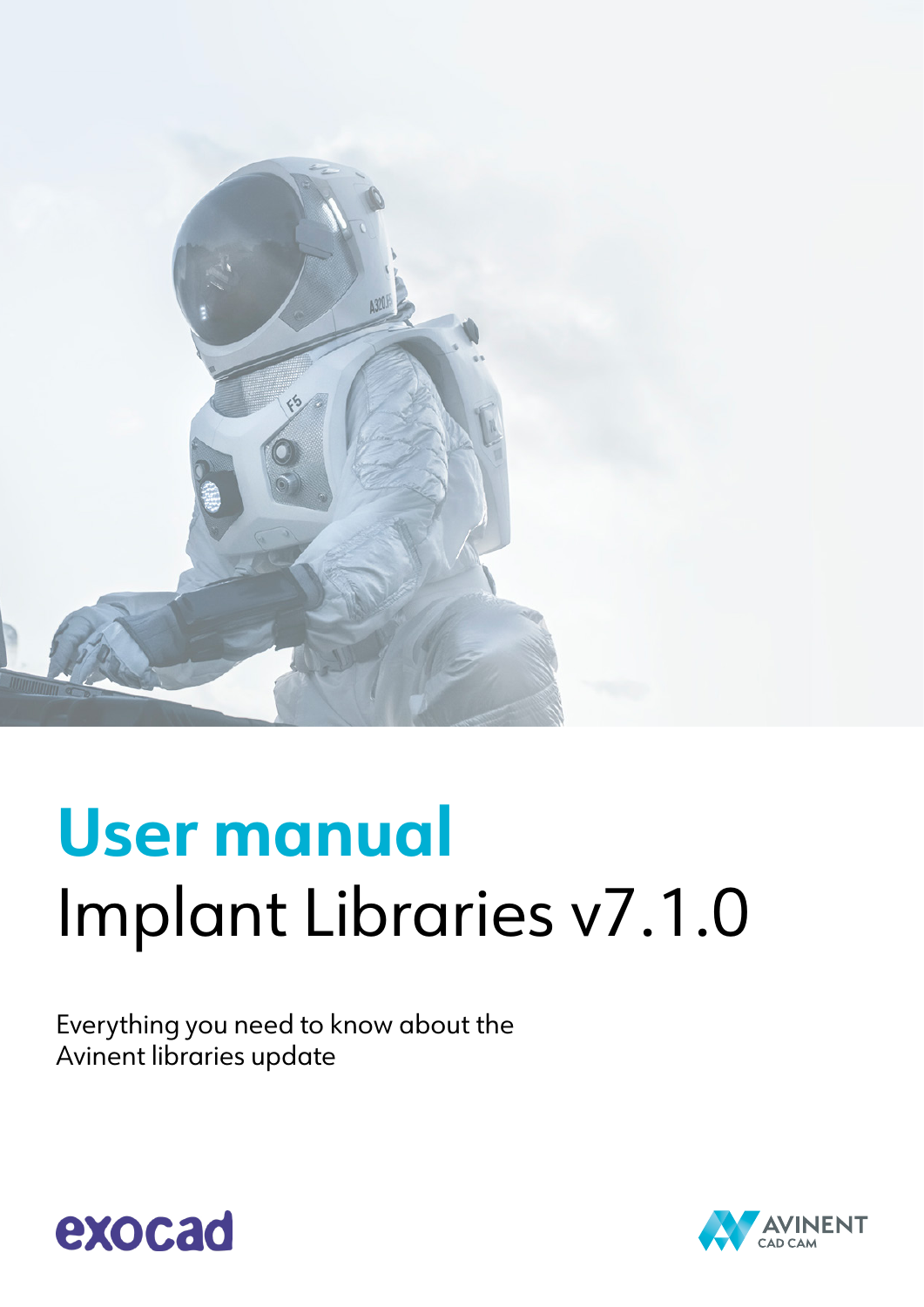### **Contents**

| 1. Introduction                                                                | 3 |  |
|--------------------------------------------------------------------------------|---|--|
| 2. General parameters                                                          |   |  |
| 2.1. Avinent CAD-CAM - Materials and Production Processes                      | 3 |  |
| 2.2. Avinent CAD-CAM - Implant Systems and Categories                          | 3 |  |
| 3. Improvements to Implant Systems                                             | 5 |  |
| 3.1. Bridge and Full Arch                                                      | 5 |  |
| 3.1.1. Connector/Centring device to implant                                    |   |  |
| 3.1.2. Designation of Abutment Kits of the Bridge and Full Arch Implant System |   |  |
| 3.1.3. Angle of the screw channel                                              |   |  |
| 3.2. Ti Base Multiples and Ti Base Single                                      | 7 |  |
| 4. New Implant Systems                                                         | 8 |  |
| 4.1. CoCr Sintering                                                            | 8 |  |
| 4.2. CoCr Sintering Abutment                                                   | 8 |  |
| 4.3. Connical Connection Iceberg                                               | 8 |  |
| 5. News                                                                        | 9 |  |
| 5.1. Connections direct to implant                                             | 9 |  |

 $\bigcirc$  Description for all materials and production processes - with the Avinent name.

### **1. Introduction**

 $\circled{C}$  Links between Implant Systems, Materials and Production Processes - optimising the specific production parameters for the machining of each material.

This document provides information about the new developments in the **Avinent CAD-CAM Implant Library for 3Shape**.

## **2. General parameters**

In the new **Avinent CAD-CAM** Implant Library, the names and descriptions of the following have been updated: Materials, Production Processes, Implant System Categories, Implant Systems and Abutment Kits.

#### **2.1. Avinent CAD CAM - Materials and Production Processes**

#### **2.2. Avinent CAD CAM - Implant System and Categories**

 $\circled{C}$  Identification of the Abutment Kits, depending on the Implant System and Category



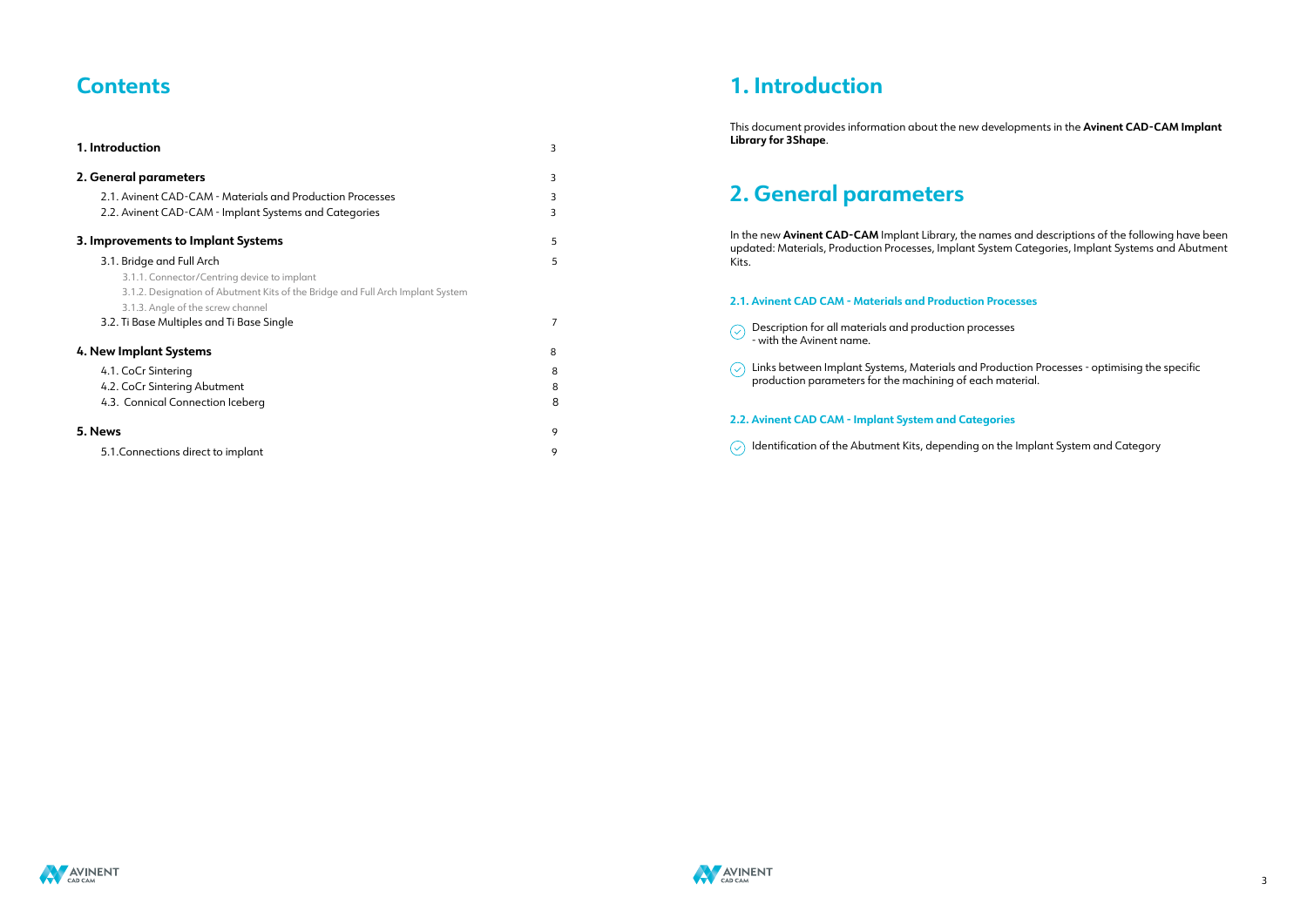$\overline{\Diamond}$  Description for the Implant Systems and Categories - with the Avinent name.

|          | <b>NEW Avinent CAD CAM</b><br>descriptions           |                                  |  |
|----------|------------------------------------------------------|----------------------------------|--|
| Category | <b>Avinent Bridge and Full Arch</b>                  |                                  |  |
| Systems  | Ex: Avinent Bridge and Full Arch (Avinent)           |                                  |  |
| Category | <b>Avinent Multiple Titanium Sintered</b>            | Sintered Titanium                |  |
| Systems  | Ex: Avinent Ti Sint. Multiple (Avinent)              |                                  |  |
| Category | <b>Avinent Multiple CrCo Sintered</b>                | <b>Sintered Cobalt</b><br>Chrome |  |
| Systems  | Ex: Avinent CoCr Sint. Multiple (Avinent)            |                                  |  |
| Category | <b>Avinent Single Abutment</b>                       |                                  |  |
| Systems  | Ex: Avinent Single Abut (Avinent)                    |                                  |  |
| Category | <b>Avinent CoCr Sintered Single Abutment</b>         | <b>Sintered Cobalt</b><br>Chrome |  |
| Systems  | <b>Ex: AvinentCoCr Sint Single (Avinent)</b>         |                                  |  |
| Category | <b>Avinent Cuttable Ti Base Multiple</b>             |                                  |  |
| Systems  | Ex: Avinent Cuttable Ti Base Multiple (Avinent)      |                                  |  |
| Category | <b>Avinent Cuttable Ti Base Single Abutment</b>      |                                  |  |
| Systems  | Ex: Avinent Cuttable Ti Base Single(Avinent)         |                                  |  |
| Category | <b>Avinent Angulation Correcion Ti Base Multiple</b> |                                  |  |
| Systems  | Ex: Avinent Ang. Correc. Ti Base Multiple (Avinent)  |                                  |  |
| Category | <b>Avinent Angulation Correcion Ti Base Single</b>   |                                  |  |
| Systems  | Ex: Avinent Ang. Correc. Ti Base Single (Avinent)    |                                  |  |

| <b>Category</b>                                                    | <b>System</b>                              | <b>Kit</b>                     |
|--------------------------------------------------------------------|--------------------------------------------|--------------------------------|
|                                                                    |                                            | Con + Bridge<br>Con +Full Arch |
|                                                                    | Bridge and Full Arch (Avinent)             |                                |
|                                                                    |                                            | Con                            |
|                                                                    | Single Abutment (Avinent)                  | Con                            |
|                                                                    | Sint. Ti Multiples (Avinent)               | Con                            |
|                                                                    |                                            | Con + Bridge                   |
|                                                                    | Sint. CoCr Multiples (Avinent)             | Con + Full Arch                |
|                                                                    |                                            | Con                            |
|                                                                    | Sint. CoCr Single (Avinent)                | Con                            |
| · Avinent - Avinent<br>· Avinent - Straumann<br>· Avinent - Biomet | Ti Base Múltiples (Avinent)                | $Con + GH + H + Mult$          |
| ()                                                                 | Ti Base Single (Avinent)                   | $Con + GH + H + Unit$          |
|                                                                    | Cuttable Ti Base Multiples<br>(Avinent)    | $Con + GH + H + Mult$          |
|                                                                    | Cuttable Ti Base Single<br>(Avinent)       | $Con + GH + H + Unit$          |
|                                                                    | Correc. Ang. Ti Base Multiple<br>(Avinent) | $Con + GH + H + Mult$          |
|                                                                    | Correc. Ang. Base Ti Single<br>(Avinent)   | $Con + GH + H + Unit$          |

\*Con: Connection



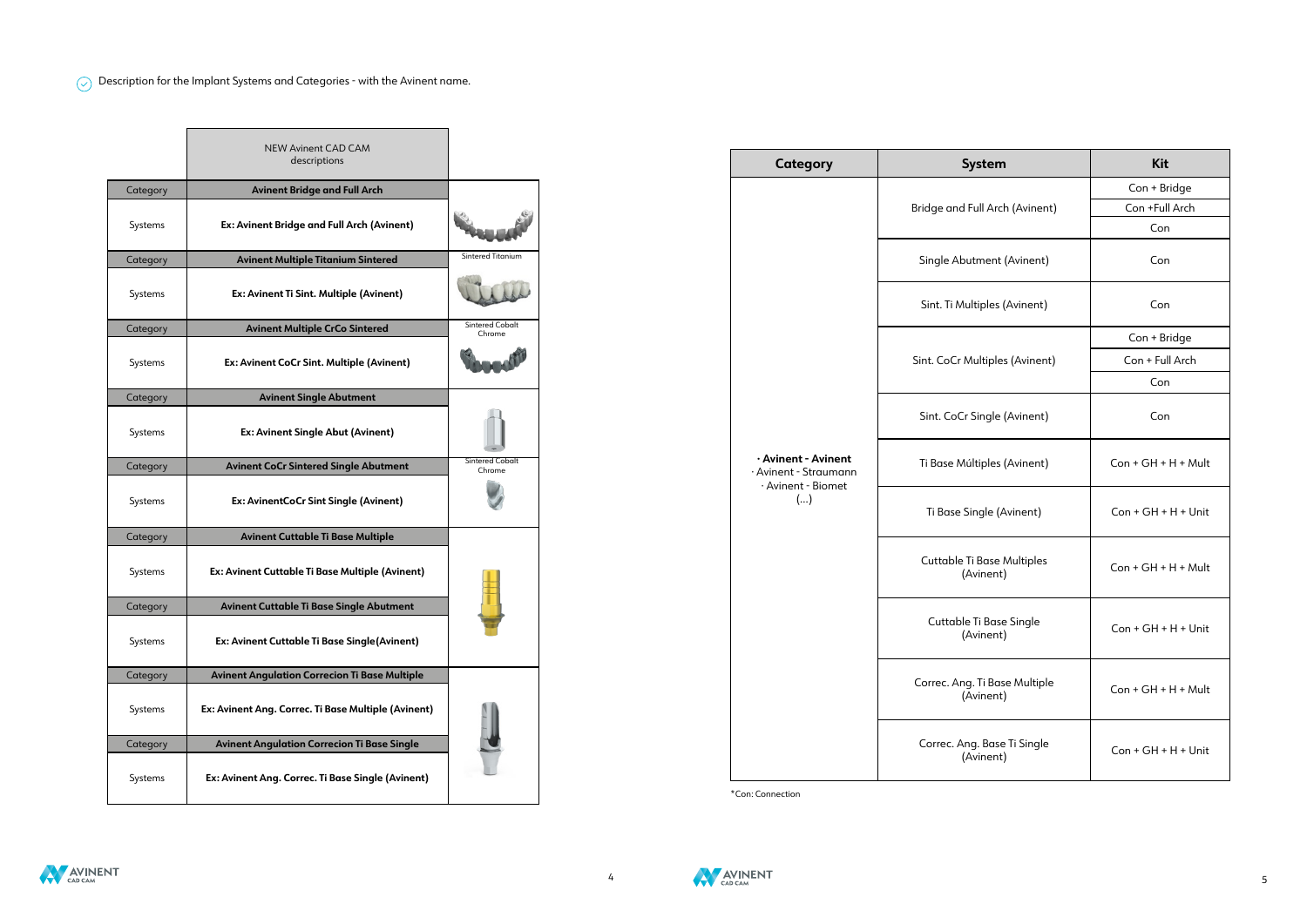### **3. Improvements to Implant Systems**

#### **3.1. Bridge and Full Arch**

#### 3.1.1 Connector/Centring device to implant:

 Two design options added for the connector of the customised prosthesis to the implant, **Bridge** and **Full Arch**, with the aim of improving the fit of the restoration. The type of connector can be selected for each implant position in the configuration of the order, Abutment Kit (Fig. 1), during the design phase.



Fig. 1 Abutment Kit drop-down menu

#### **Bridge – Long Connector; Bridgess**

- · For restorations with up to 3 implants.
- · Insertion axis, divergences between implants of up to 15º.
- · Provides good stability for both prosthesis and screw.
- · Available for internal and conical connections.

#### **Full Arch / Bridge and Full Arch -** Short Connector; Full Arches

- · For restorations with more than 3 implants to full arches.
- · Gives the restoration passivity and ensures its insertion, even in cases with large divergences between the insertion axes of the implants.
- · Available for all connections.







| Bridge and Full Arch |
|----------------------|
| <b>Bridge</b>        |
| Full Arch            |

### 3.1.2. Designation of Abutment Kits of the Bridge and Full Arch Implant System:

#### 3.1.3. Angle of the screw channel:

Added the possibility of designing the screw channel with angulation correction(\*) Fig.2

· Correction of the screw channel angle, which depending on the connection goes from 0

- to 20º or from 0 to 30º to the implant insertion axis, design in accordance with the customer's criteria.
- · Saves time in the customer design validation process.
- · Reduces the time for delivering the work to the customer.



Fig. 2 Fitting Phase

\* It is very important to include the pertinent angle corrections in the design, in accordance with the customer's criteria.



|                             | Type of connector | <b>Connection</b> |
|-----------------------------|-------------------|-------------------|
| <b>Bridge and Full Arch</b> | <b>BFA</b>        | EC 3.5            |
| <b>Bridge</b>               |                   | IC $3.5 - 4.1$    |
| Full Arch                   | FA                | IC $3.5 - 4.1$    |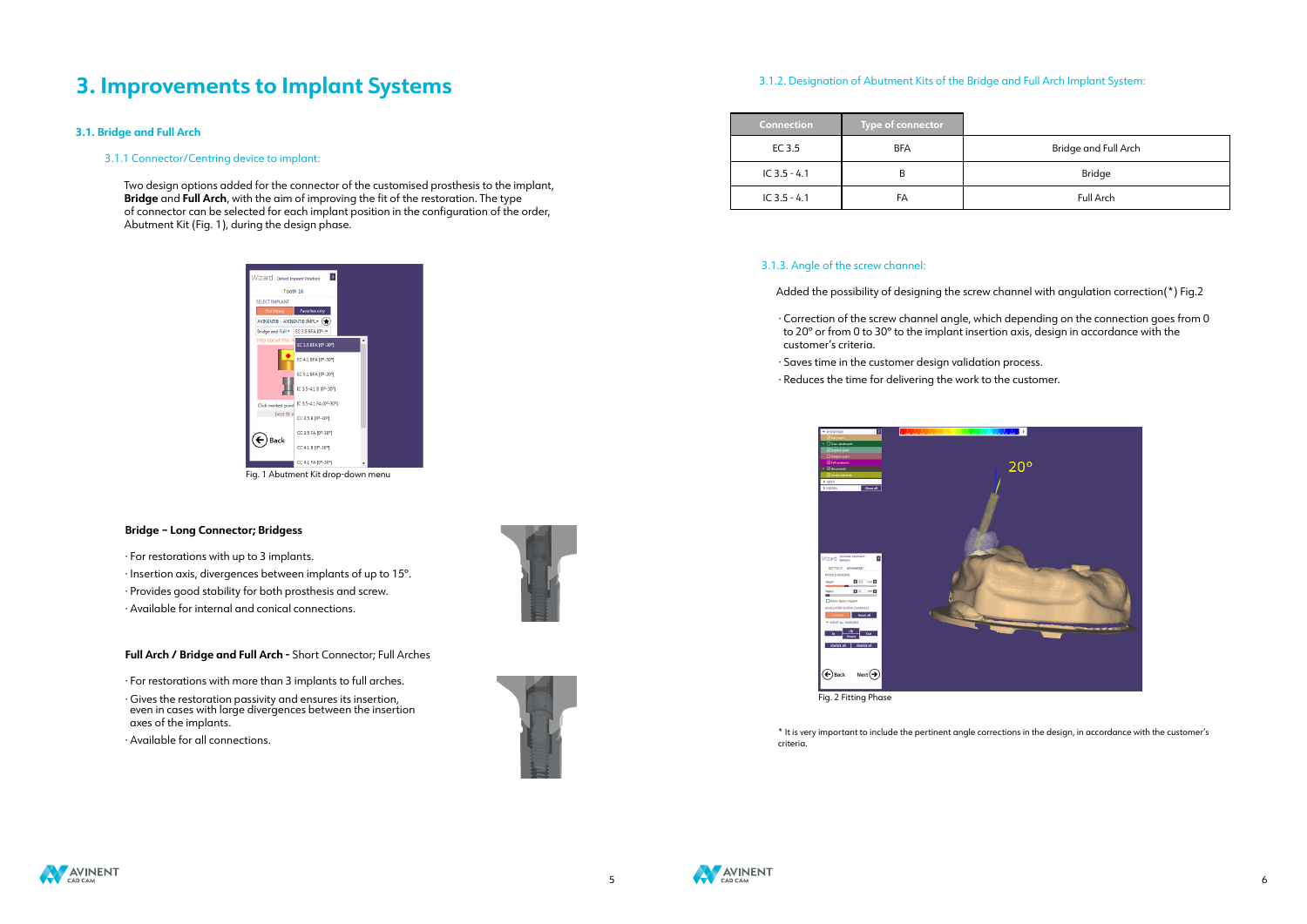Fig. 3 Description of the Base Abutment Kits









Fig. 4 Description of the Lunar System Abutment Kits

### **4. New implant systems**

#### **4.1. CoCr Sintered Multiples**

New implant system for multiple restorations, using sintered cobalt chrome.

#### 4.1.1 Conector/Centring device to implant:

 Like for the Bridge and Full Arch implant system, the **CoCr Sintered Multiples** considers two design options for the connector between the customised prosthesis and the implant, **CoCr Sintered Bridge** and **CoCr Sintered Full Arch**, to improve the fit of the restoration. The type of connector can be selected for each implant position in the configuration of the order, Abutment Kit (Fig. 4), during the design phase.

#### **3.2. Ti Base Multiple and Ti Base Unitary**

The gingival height of the Multiple and Unitary Ti Bases have been added in the description of the Abutment Kits (Fig. 3).

#### izard Detect Implant Position  $\overline{\mathbf{2}}$ Tooth 16 SELECT IMPLANT Favorites only AVINENT® - AVINENT® BASE▼ (★) Non-Engaging \* EC 3.5 GH 0.8 N\* EC 3.5 GH 0.8 NE EC 4.1 GH 0.5 NE EC 5.1 GH 0.5 NE IC 3.5-4.1 GH 0.8 NE Œ Click marked point IC 3.5-4.1 GH 1.3 NE Best fit n<br>CC 3.5 GH 0.8 NE CC 3.5 GH 1.25 NE  $(\Leftrightarrow)$  Back CC 4.1 GH 0.5 NE CC 4.1 GH 0.9 NE

#### **Bridge – Connector Long; Bridge**

- · For restorations of up to 3 implants.
- · Insertion axis, divergence between implants up to 15º.
- · Provides good stability to the prosthesis and the screw.
- · Available for Internal and Conical connections.

#### **Full Arch - Connector Short; Full Arch**

- · For restorations of more than 3 Implants up to Arches complete.
- · Confers passivity to the restoration, ensuring insertion of this, even in cases with great divergence between the axes of implant insertion.
- · Available for all connections.

 **Bridge and Full Arch -** If only the name of the connection appears.